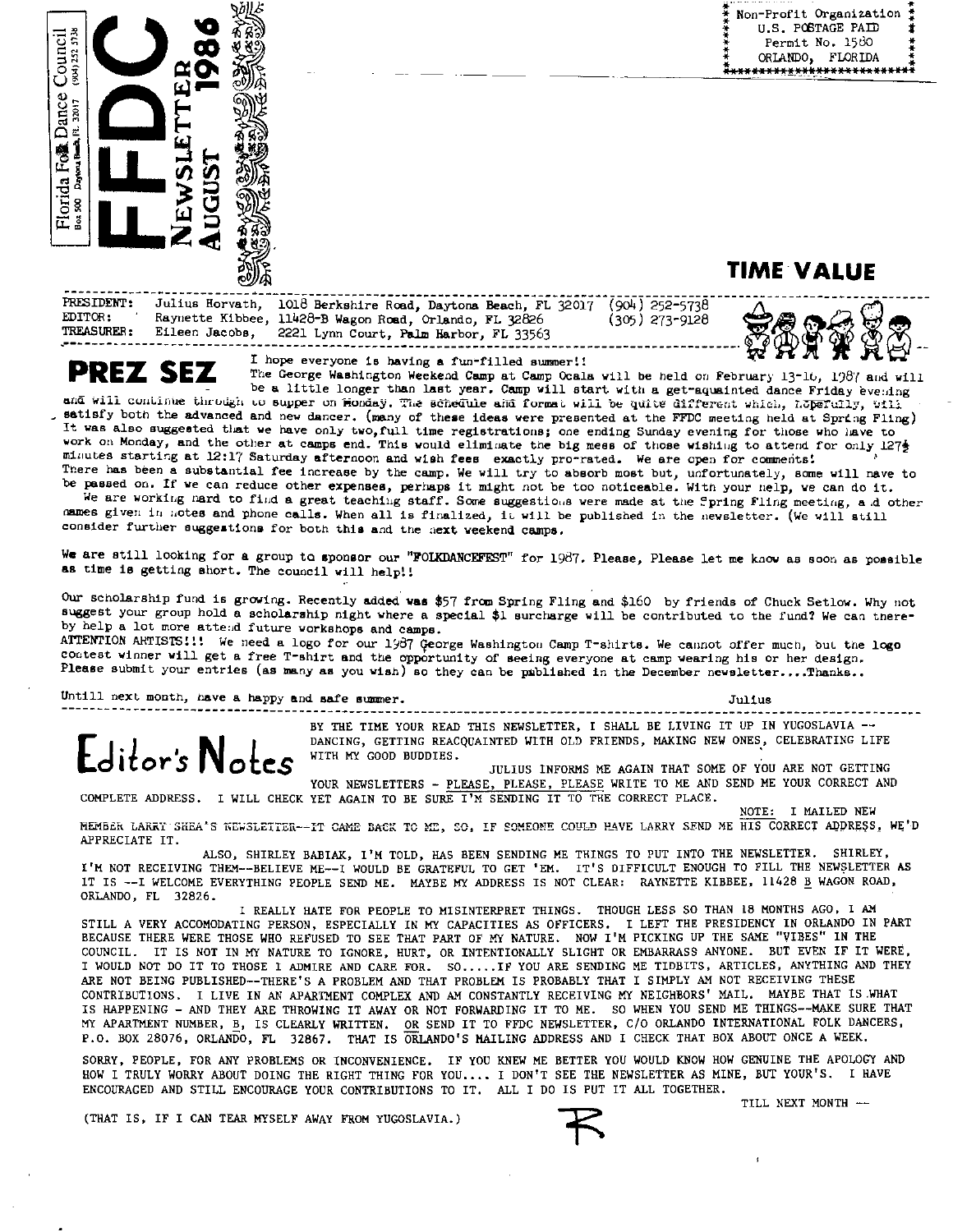

ORMOND ODDS AND ENDS. Many, Many thanks to all our friends who helped make our Spring Fling **a**  lot of fun. In addition, **we** were able to contribute \$57 to the Olga Princi Scholarship Fund...Again, Thanks!:!

One of Julius' folk dance teacners from Transylvania will be visiting America and Daytona this winter. A workshop weekend ie being planned and details will be published when finalized. It should be outstanding, with all new and fresh material; some easy, and some very challenging.

A most cordial invitation **is** extended to ali folk dancers for our pot-luck supper and dance, <sup>6</sup>**PM**  Wednesday, September 10th, at the Granada recreation center in Ormond Beach. In add1 t1on to the usual food **and** dancing, **a** special program will be provided by George Senyk and hie group, Join us for a memorable and fun evening. **Pree..as** usual. Hope to see you there.... OBIFD usual. Hope to see you there....

TAMPA TRIVIA Summer is slower, but we're managing. Our group is small again, but mighty and we

continue to have our usual fun on Friday nights, helped by visitors frcxn Sarasota and surrounding **areas.**  Betty Dowd took a fabulous trip to the USSR and will soon **write** an article about it. Maria Paeetti is soon to leave on her trip in August. I'm back frcm Blue Star Camp (Fred Berk's dance camp - all Israeli) and count it among my top **five weeks** of my life, I'm **sure** my wedding must be above it aanewhere! But seriously, it **was a** wonderful experience full of great dances, good friends, and **a** beautiful site. I would be happy to go on and on about it, just **ask ....**  Also my traveling daughter from Australia dropped in as a surprise just in time to greet me back from camp. She will be here 6 months, then back to Aussie Land. In be ween we are raving a big family celebration of my father's 75th birtnday. Judith's daughter, Roxana, had **a** baby boy, Both **are** doing fine •. ,now **we await** Corey's. **Many plan** to attend the Spring Fling - lookiug forward to **seeing** old **frienda,**  • doir,g good dances. A car full of **us** attended Orlando's **Iaraeli** night and had **a** nice **time** - **appreciate** the good hospitality and **great** food:

Well • that does it for another month...chou. TERRY

JfOWE. M\EINGS With the pert'onnance group in hiatus and the Yugoslavian trip still pending, the main activity for the group has been the elections.

**NeY** club officers are: Phyllis Kelley, president. Douglas Downer, vice-president. **Juanita Schockey, Treasurer. and**  Elizabeth Whitman, secretary.

Virginia. Slie has been a member of the performing group SUN COUNTRY SCOTTISH COUNTRY DANCERS OF OCAIA will host<br>Virginia. She has been a member of the performing group SUN COUNTRY SCOTTISH COUNTRY DANCERS OF OCAIA will ho Phyllis began dancing with us eight years ago and worked with the performing group as both performer and director. Juanita joined the group in 1981 from Wheeliug, West Virginia. She has been a member of the performing group for tne past two years with **a** preference for Balkan and **a** workshop, d&nce,ceilidh on Friday, Sept 19th and Sat,

Douglas and Elizabeth are newer members, joining in 1984. SE 3rd Street, Ocala.<br>The club wishes to thank the departing officers: Raynette | Fri - Ceilidh - 8 to 11 PM \$2.00 The club wishes to thank tne departing officers; Raynette Fri • Ceilidh - 8 to 11 PM \$2.00<br>Kibbee, Katy Warner, Jim Warner, and Pat Henderson, While Sat - Workshop - 9 to noon & 1:30 to 4:30 PM Kibbee, Katy Warner, Jim Warner, and Pat Henderson. While **Sat** = Workshop = 9 to they are getting a vell-deserved respite from official **FM** they are getting a well-deserved respite from official duties, their support will still be vital to the club's they are getting a well-deserved respite from official **bullions of the club** of the club's duties, their support will still be vital to the club's Gala **-** 8 PM to Midnight....All Saturday \$6.00 ongoing success.<br>Send checks to: Gene McConnell, PO Box 4649, Ocala 32678

consisting of all Israeli dances with costumes and | Limited hospitality rooms available if requests received refreshments. The event was especially enjoyable due to by Aug 30th several visitors from the Tampa Israeli Folk Dance group.

SARASCTA - SCOTTISH COUNTRY DANCERS Jeanie amnounced that the correct phone number for information on their country dance group is:  $(813)$  755- $(212)$ 

Please make this change on your folk dance group listing.

TALLAHASSEE TID BITS Our group now meets on Friday nights

at 7:30 PM in the Lafayette Park Community Center...and FREE!! We will be there at least for the summer, a d maybe longer. FSU is doing extensive remodeling to their Union Building, so they had to move us to the Moore Auditotium stage. Unfortunately, that did not work out very well. Friday night is not a good night for me, but we are getting a few new people and the room is much better, so I'll bear with it, My work phone number is: (904) 488·4640. Please call me for additional information on folk dancing,

PAT

---------------------------------------------- SARASC1l'A - Fran the Y-deriug Babiaks -- 011 our **way** north, we atopped off to see our old group ir.

Charleston, SC. At a special get-together we presented the bizarre KIZ HAZNEDEN and the elegant WELLHALL. As **alwaye,**  Char lee ton hosp1 tali ty **was** neart-yanning. We continued north visiting family and friends, ending up at Buffalo Gap for the Balkan Music & Dance workshop. It

vas our first experience with American Balkan folk musicians and we were overcome with admiration for their talent, knowledge, ans style. We left determined to learn to play an instrument and hear music more intimately. The dance classes were full of beginners and was held in the heat of the day. The evening parties were a series of ensembles which played one hour stints. the dancing level **was** the most advanced I have seen off-stage. One dance would go on for 10 to 15 minutes until a certain speritual state was achieved.

That Saturday night **we** felt our energy give out soon after midnight, As we were falling asleap, I heard the sounds of the Greek **wnsemble,** I got dressed and returned to the dance hall. About 8 musicians were seated in the center of the hall with the dancers moving around them. Joe Grayiosi, the Greek instructor led the line. He is the most energetic expressive, and spontaneous dancer I have ever watched. The inter-play between soloust, band, instrumentalists, vocalist, and dancers was fascinating to see and hear, I longed to have a recording of the evening, but didn't want to leave to get my machine.

Mike & Linda Seltzer from Gainesville were there & we talked about how great it would be to have Joe come to a Florida workshop or camp. Having studied Greed dancing under many teachers here and in Greece, I can wholeheartedl recommend Joe.

Have a Great summer - See you in the fall.... Shirley.

PS. We are planning a 1 day workshop in Sarasota, Saturday November first ••• probably Slavic dancee -witl1 Elena.

Israeli dances.<br>Douglas and Elizabeth are newer members, joining in 1984. SE 3rd Street, Ocala.

ongoing success.<br>Socially, the highlight of the month was a theme evening phone (904) 351-4709 or 622-2995 for details



passed awa<sub>y</sub> on July 24th as a result of a heart attack. Many of his friends have made contributions to our scholarship fund in **hill** honor and memory, Chuck will be greatly missed by all his fellow folk dancers.